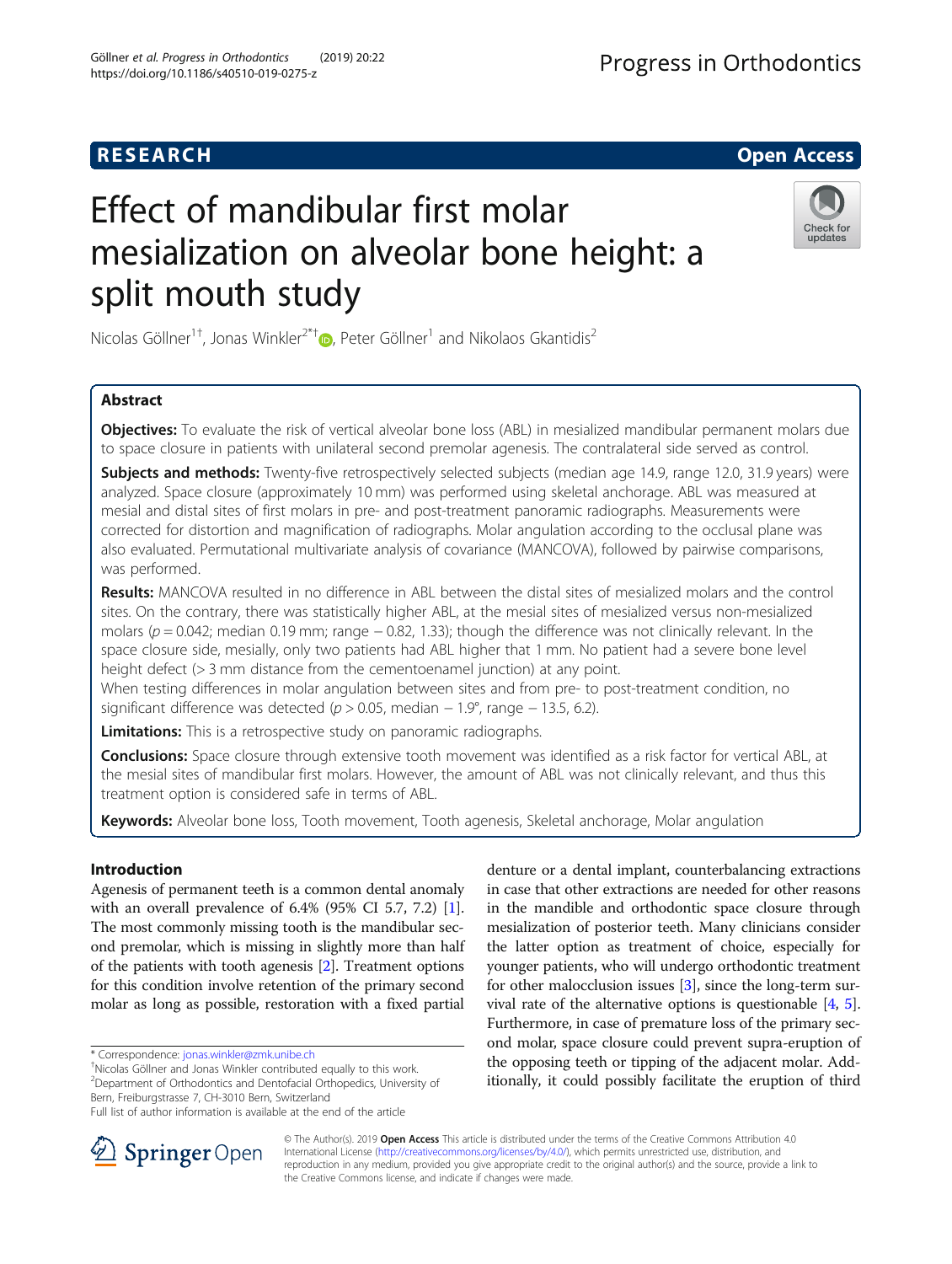molars. Total treatment costs might also be reduced if orthodontic treatment is planned for other purposes.

However, the orthodontic space closure may also be related to certain adverse effects affecting tooth integrity, such as external apical root resorption (EARR) [[3\]](#page-6-0), or periodontal support, such as alveolar bone loss (ABL) [[6,](#page-6-0) [7](#page-6-0)]. These factors are considered to affect long-term tooth survival in extreme cases and especially when they both affect the same tooth to a large extent  $[8]$  $[8]$  $[8]$ , thus leading to a detrimental increase of the clinical crown/root ratio.

A recent split-mouth controlled study showed that the risk for EARR is increased in mesialized mandibular permanent molars to the second premolar agenesis site, but the amount of EARR is not clinically relevant [\[3](#page-6-0)]. Thus, in terms of EARR, orthodontic space closure is considered a safe option. However, other factors that are crucial for long-term tooth survival, such as the periodontal support, should also be considered when evaluating the outcome of a treatment option. The potential effect of orthodontic treatment on periodontal tissues, including the alveolar bone height, is an important consideration in treatment decision-making, especially in complex cases [[6](#page-6-0)]. The mesialization of mandibular molars toward a narrower part of the jaw, where a tooth was extracted, can be con-sidered such a complex case [\[6,](#page-6-0) [9](#page-6-0), [10\]](#page-6-0).

Thus, the aim of the present study was to compare the ABL in unilaterally mesialized mandibular molars, using skeletal anchorage, compared with the contralateral teeth of the same patient. The advantage of this split-mouth study is, that it controls for important confounding factors, such as individual predisposition and mouth hygiene, which critically affect periodontal response.

#### Materials and methods

#### Sample

All patients treated by one experienced orthodontist in a private practice in Bern, Switzerland, between 1998 and 2010 were considered potential for inclusion in the study. Out of a cohort of 105 patients, based on eligibility, 25 patients (16 females, 9 males) who fulfilled the following criteria were assessed in the study.

Inclusion criteria:

- Permanent dentition
- Unilateral agenesis of mandibular second premolar
- Space closure in the agenesis side performed through mesialization of posterior teeth using skeletal anchorage
- Clear pre-treatment and post-treatment panoramic radiographs with no obvious distortions

Exclusion criteria:

– Systemic diseases

- Previous orthodontic treatment
- Sign of spontaneous mesial posterior tooth movement due to exfoliation of the deciduous second molar on the agenesis site
- Signs of generalized periodontal bone loss or other severe periodontal conditions, including severe bone width loss in the agenesis side

All radiographs were obtained by a single operator, using the same machine (Soredex, Cranex 3CEPH). Accurate patient positioning in the radiographic machine was achieved through three positioning lights (midsagittal, Frankfort, focal through). The focal trough light was set at every patient at the level of the canine. The post-treatment radiograph was obtained after the end of the entire active orthodontic treatment.

Patients were selected irrespective of malocclusion and facial pattern. The median patient age at the beginning of treatment was 14.9 years (range 12.0–31.9 years; 3 patients > 18 years), and the median treatment duration was 2.6 years (range 1.1–4.9 years). The treatment duration was calculated from the timepoint of the start of active treatment with full-fixed or segmented orthodontic appliance till the removal of the whole full-fixed appliance.

In 21 patients, the predecessor deciduous tooth on the agenesis side was extracted 2–12 months before placing the skeletal anchorage and starting active space closure. Only in 4 cases the deciduous tooth was already missing at the start of orthodontic treatment. Following initial teeth alignment, space closure was performed on 0.017″ × 0.025″ or 0.019″ × 0.025″ Ni-Ti wires. The posterior teeth of the agenesis side were mesialized using skeletal anchorage and elastic forces, over a space previously occupied by a deciduous second molar, which was expected to be approximately  $9.83 \pm 0.50$  mm [\[11,](#page-6-0) [12\]](#page-6-0). Depending on the overall needs of each case, mini screws (Aarhus Anchorage Screw System) or palatal implants (Straumann SLA 4.2-mm-long and 4.1 mm or 4.8 mm wide, Basel, Switzerland) were used as anchorage units. Palatal implants were placed in patients with agenesis in both jaws  $(n = 7)$ , whereas mini screws were used in patients with agenesis only in the mandible  $(n = 18)$ . In cases of miniscrew placement the mesialization force was exerted by elastomeric power chains, changed by the patients once every 2 weeks, to avoid force decay. In cases with palatal implants, class II intermaxillary elastics were used (1/4″, 4.5 oz., changed every 12 h), with the upper teeth anchored through the palatal implant. The regular recall appointment was every 6–8 weeks. Mini screws were explanted after completion of space closure, whereas palatal implants were kept in place until the end of treatment.

All patients had full fixed orthodontic appliances in both arches from second molar to second molar from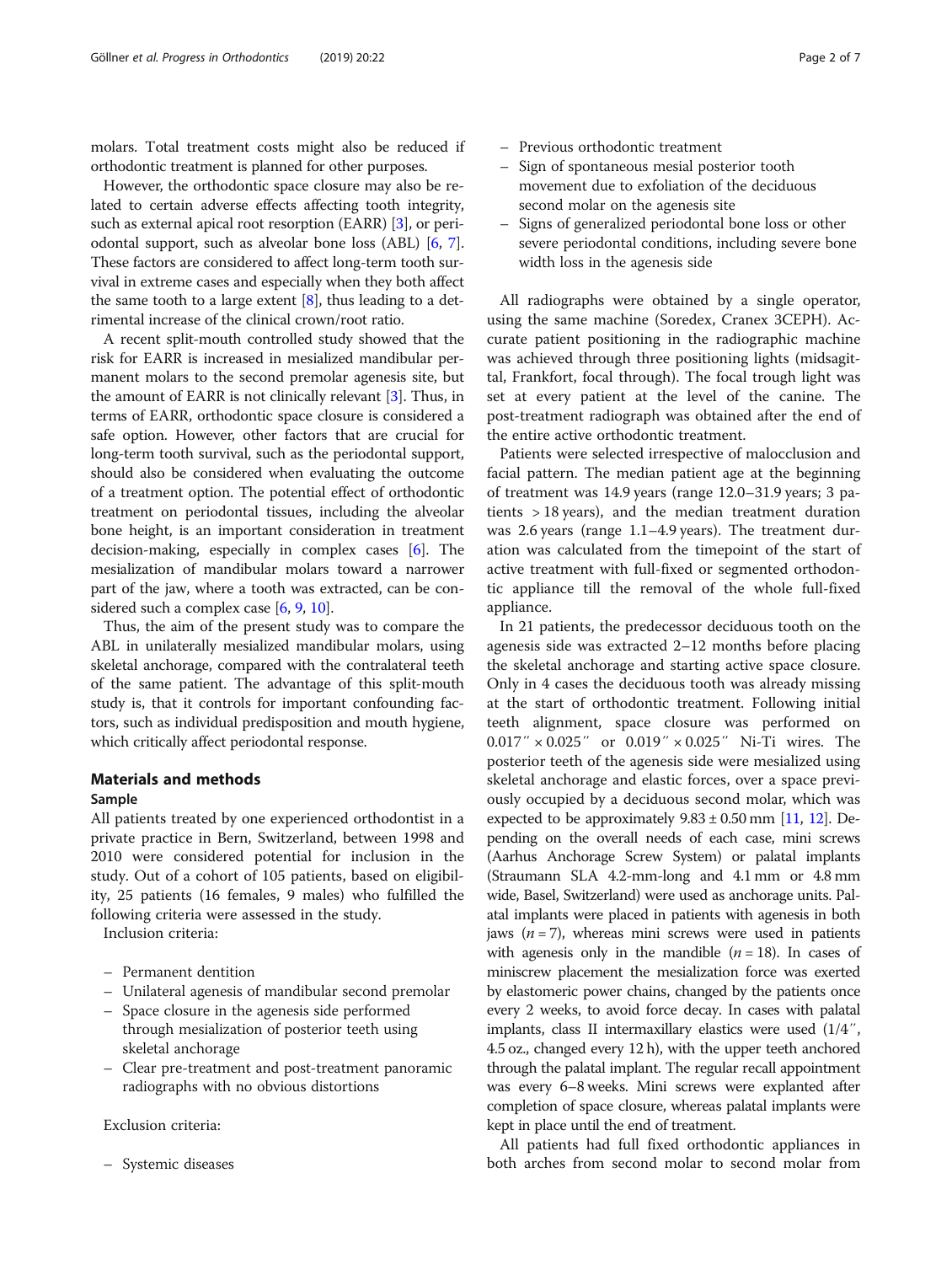the start of active treatment or after space closure. Thus, the molars were mesialized using either unilateral segmental fixed appliances in the mandible from first premolar to first molar or full-fixed appliances in both arches from second molar to second molar (Roth prescription, slot size 0.022 in; American Orthodontics, Sheboygan, WI) depending on the clinical condition (Fig. 1).

### ABL assessment

For ABL measurement, all panoramic radiographs were scanned (Perfection V700 scanner; Epson America, Long Beach, CA) with a resolution of 600 dpi at a scale of 1:1 and saved in portable network graphics format. ABL measurements were to be performed on the mesial and distal side of mandibular first molars on both sides of the mandible of each patient. For blinding reasons, the first mandibular permanent molars were cropped from the panoramic radiograph (Paint Software; Microsoft, Redmond, WA) in the mesial side allowing a 2 mm distance mesial to the CEJ point and removing all information that could lead to identification of the presence or type of adjacent tooth. Cropped images were parameterized with random numbers between 0



Fig. 1 A typical case of unilateral space closure. a-c, Pretreatment photographs. **d–f** Post-treatment photographs. **g**, **h** Pre- and posttreatment panoramic radiograph

and 1000 generated on <https://www.random.org/>. The subsequent images were converted from portable network graphics format to tagged image file format (light image resizer 4 software, version 4.7.3.1; Pixmeo, Bernex, Switzerland) and imported into OsiriX Lite (version 6.5.2; [http://www.](http://www.osirix-viewer.com) [osirix-viewer.com](http://www.osirix-viewer.com)), which was installed on an iMac 27-in computer (Mac OsX 10.6.8; Apple, Cupertino, CA). The numbers of each radiograph linked with the patient data were saved in a separate file.

The first two authors performed all measurements independently within a week in a blinded manner, as described below. The tooth images were analyzed on the screen one by one. For better visualization of the tooth structures, the raters were allowed to adjust contrast and intensity and to enlarge the images as needed. Bone level was measured in the pre- and post-treatment panoramic radiographs at mesial and distal sites of the first mandibular permanent molars. The vertical distance of a line connecting the mesial and distal cementoenamel junction (CEJ) points from the most occlusal point of the adjacent bone in each side was defined as bone level measurement (Fig. 2). In cases where the CEJ points were not clearly identifiable in both sides of the tooth, the CEJ line was drawn to be parallel to the occlusal level of this tooth and vertical to its long axis.

Bone level was also measured in cases where the second mandibular permanent molar was not fully erupted (did not reach the occlusal level). This was the case in four agenesis and three control sites.

Bone height measurements on the panoramic radiographs were corrected for magnification and distortion



Fig. 2 Measurements of alveolar bone loss (ABL) at the mesial (a) and distal (b) side of the first molar. The lower images are cropped from the upper image to ensure blinding, and they are also magnified to ensure measurement precision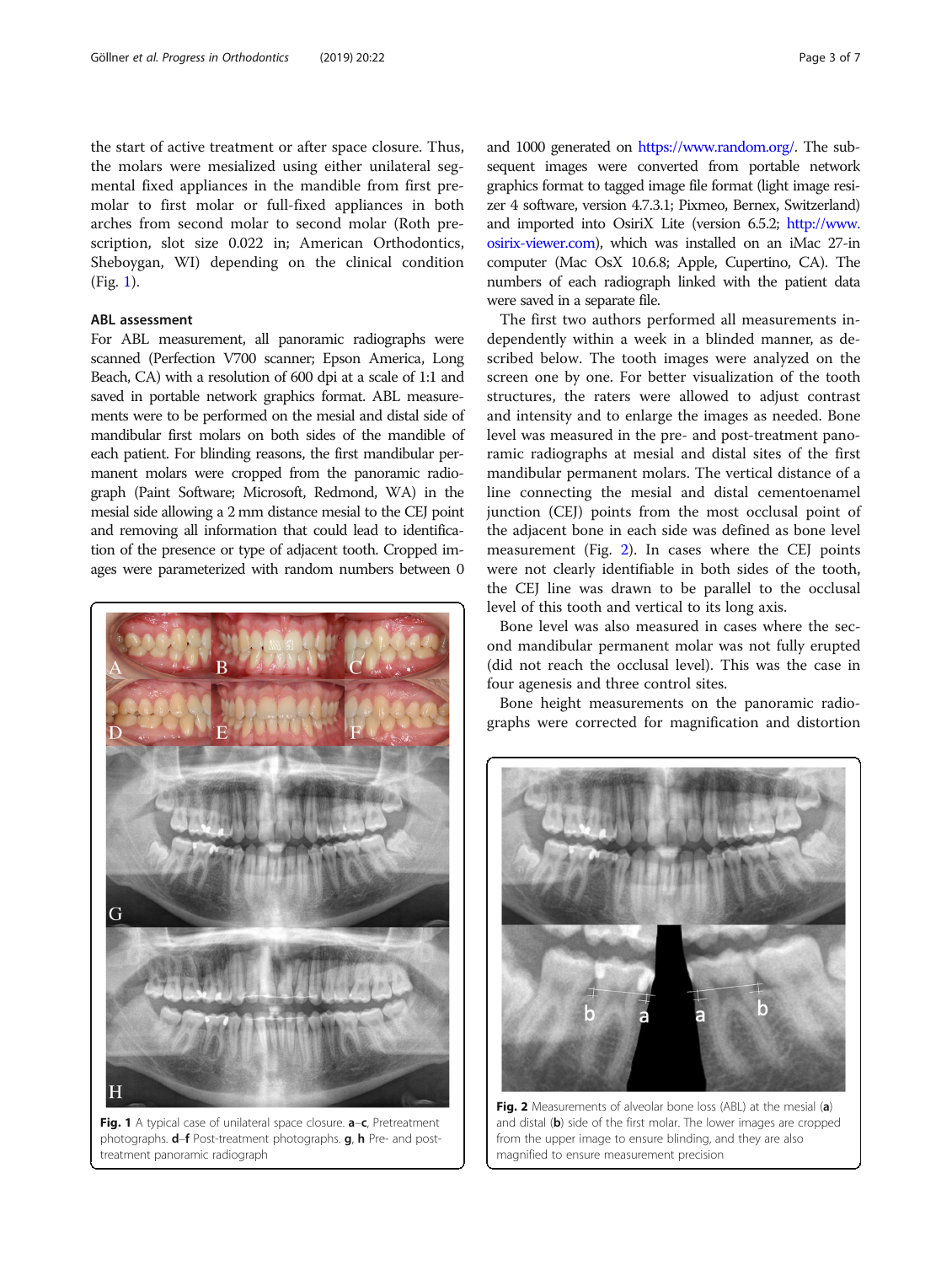#### Molar angulation assessment

The second author performed these measurements once and repeated 26 randomly selected measurements for error identification. Blinding was not possible in this case. The angulation of first permanent molars of both agenesis and control sites was measured according to the posterior occlusal level of each corresponding site, without considering the second and third molars. A 90° angle between the long axis of the molar and the posterior occlusal level was considered the starting point. Thus, positive values indicate a mesial angulation and negative values a distal angulation, according to the starting position.

#### Statistical analysis

The statistical analysis was carried out by using the SPSS (v.20.0, SPSS Inc., USA), PERMANOVA [\[13](#page-6-0), [14](#page-6-0)], and PERMDISP [\[15\]](#page-6-0) software.

Levene's test revealed homogeneity of variances in all cases. Data were tested for normality through the Shapiro-Wilk test and were not normally distributed in all cases. Thus, non-parametric statistics were applied.

Intra- and inter-examiner agreement on measurements were tested with the Wilcoxon signed-rank test. Random error was assessed through Dahlberg's formula [\[16](#page-6-0)]. In the absence of any systematic error, the mean between the two measurements by the two examiners would be used for further analyses.

Differences in ABL due to treatment or in molar angulation were evaluated using permutational multivariate analysis of covariance (MANCOVA), with a factorial fixed -effects model. In the first case, the continuous dependent variable was the bone level height difference between T0 and T1. Two crossed factors and their possible interaction were analyzed: mesiodistal location (fixed factor; 2 positions: mesial or distal) and side membership (fixed factor; 2 sides: space closure or control). Regarding molar angulation, this was the continuous dependent variable. Two crossed factors and their possible interaction were analyzed: treatment status (fixed factor; 2 statuses: pre or post-treatment) and side membership (fixed factor; 2 sides: space closure or control). Patient was set as a covariate in both cases to account for possible matching and clustering effects. Pair-wise a posteriori comparisons were performed when significant differences were detected by the multivariate model [\[17](#page-6-0), [18](#page-6-0)].

Permutational analysis of multivariate dispersions (PERM-DISP) was used to determine whether potential differences between any pair of groups were due to location, dispersion, or a combination of the above.

In all cases, a two-sided significance test was carried out at an alpha level of 0.05.

### Results

No systematic error was detected between the ABL measurements by the two examiners, and thus the average measurements were used for further analysis. The mean random error of measurements between the two examiners was 0.23 mm (range 0.19, 0.32). A negligible systematic error was evident between the repeated angulation measurements (mean absolute difference 1.08°; range: 0.01, 2.80;  $p = 0.004$ , Wilcoxon signed rank test), and thus it was not further investigated.

When testing the ABL from pre- to post-treatment condition, the side membership factor approached the level of statistical significance (d.f. = 1,  $F = 2.95$ ,  $p = 0.085$ ) (Table 1). Permutational analysis of multivariate dispersions showed that differences between space closure and control side were not due to dispersion  $(d.f. = 1, F = 0.01, p = 0.993)$ , and thus they were due to location. Pair-wise a posteriori tests between side membership factor, within the levels of mesiodistal location factor, showed that there were significant differences in ABL at the mesial sites ( $p = 0.042$ ), whereas no difference was evident at the distal sites (Table 1).

Bone level mesially to first molars, at the space closure side, had a median ABL of 0.19 mm compared to control side (range  $-0.82$ , 1.33) (Table [2\)](#page-4-0). In the space closure side, mesially, only two patients had ABL higher that 1 mm; namely, 1.16 and 1.47 mm. Distally, the higher ABL observed was 0.93 mm. In the control site, the higher ABL

#### Table 1 Non-parametric MANCOVA on ABL (difference

between pre- and post-treatment levels) at different mesiodistal locations (mesial or distal), and side memberships (space closure or control)

|                                         | d.f.      | F    | р        |
|-----------------------------------------|-----------|------|----------|
| Covariate (patient)                     |           | 0.18 | 0.677    |
| Side                                    |           | 2.95 | $0.085*$ |
| Mesiodistal location                    |           | 2.10 | 0.156    |
| Side x mesiodistal location             | 1         | 0.95 | 0.339    |
| Residual                                | 95        |      |          |
| Total                                   | 99        |      |          |
| Comparison <sup>1</sup>                 | р         |      |          |
| Mesial space closure vs. mesial control | $0.042**$ |      |          |
| Distal space closure vs. distal control | 0.639     |      |          |

Two crossed factors and their interactions were analyzed in each case having "patient" as a covariate: mesiodistal location (fixed factor; 2 locations) and side membership (fixed factor; 2 sides)

\*Close to statistical significance level,  $p < 0.05$ 

<sup>1</sup>Pair-wise a posteriori tests between side membership factor, within the levels of mesiodistal location factor

\*\* $p$  < 0.05; Wilcoxon signed-rank test:  $p = 0.015$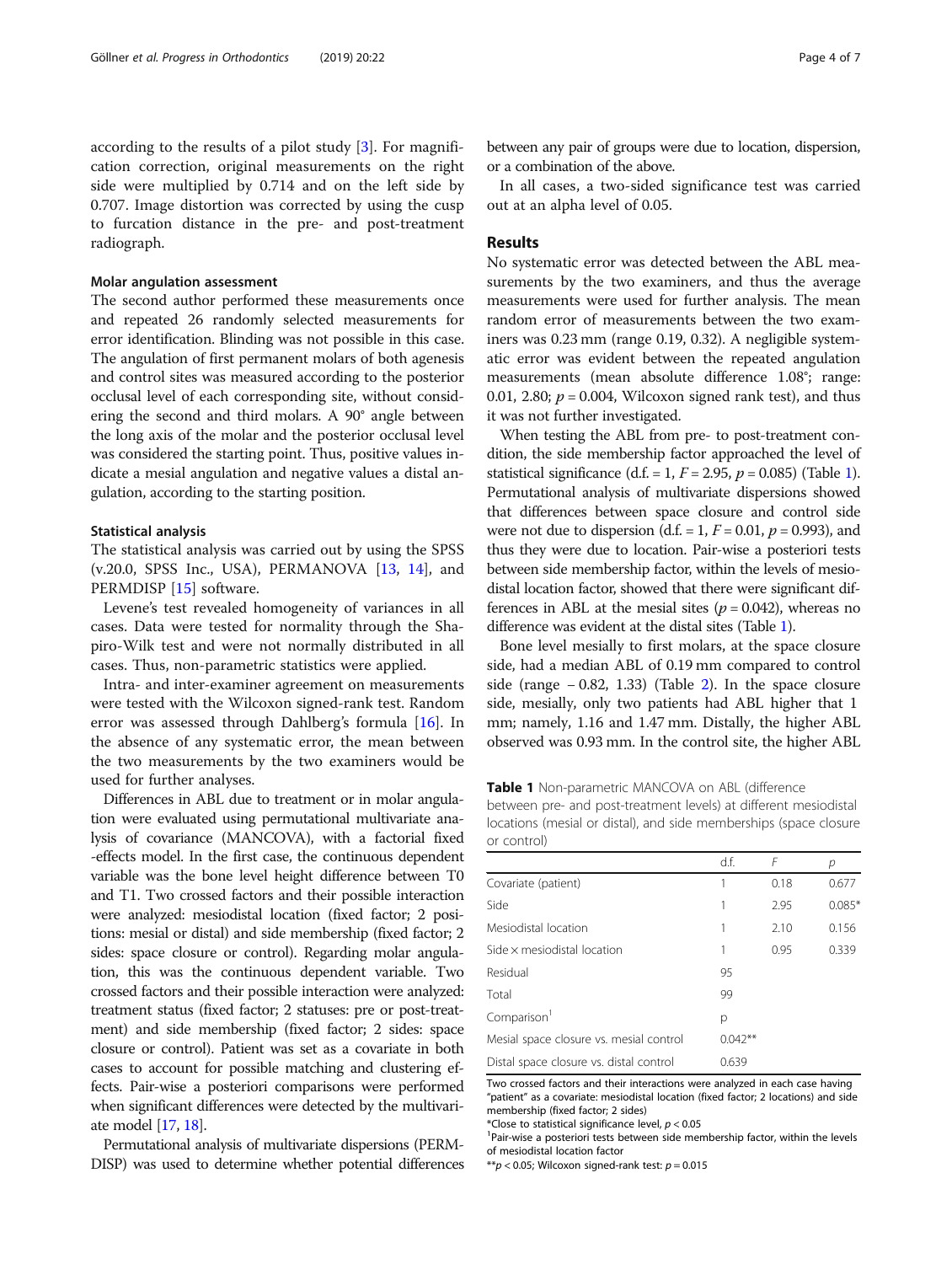observed was 0.80 mm mesially and 0.43 mm distally. No patient in the sample had a severe bone level height defect at any point. Bone height distance from CEJ was in all cases less than 3 mm in all pre- and post-treatment tests.

When testing differences in molar angulation between sides and from pre- to post-treatment condition, no significant difference was detected  $(p > 0.05,$  Table 3). Before treatment, the first permanent molars were mesially angulated by a median of 14.0° (range 7.1, 27.6) in the agenesis and by a median of 14.7° (range 8.0, 29.8) in the control side. Treatment led to a slight uprighting by a median of  $-1.9^\circ$  (range  $-12.8$ , 9.9) in the agenesis and  $-1.9^\circ$  (range  $-13.5, 6.2$ ) in the control side as well.

#### Discussion

In the present study, we tested the effect of the mesialization of a molar toward a premolar space on alveolar bone height and evaluated the changes in tooth angulation. To our knowledge, this is the first study that tested this. Furthermore, the split-mouth design allowed for control of important confounding factors, such as individual predisposition, skeletal pattern, treatment conditions, or mouth hygiene.

Results showed significant alveolar bone loss (ABL) from pre- to post-treatment condition at the mesial sites of the mesialized molars, compared to contralateral control sites, whereas no difference was evident at the distal Table 3 Non-parametric MANCOVA on molar angulation at different treatment statuses (pre- or post-treatment), and side memberships (space closure or control)

|                                | d.f. |      | р     |
|--------------------------------|------|------|-------|
| Covariate (patient)            |      | 0.01 | 0.935 |
| Side                           |      | 0.23 | 0.634 |
| Treatment status               |      | 1.78 | 0.183 |
| Side $\times$ treatment status |      | 0.85 | 0.365 |
| Residual                       | 95   |      |       |
| Total                          | 99   |      |       |

Two crossed factors and their interactions were analyzed in each case having "patient" as a covariate: treatment status (fixed factor; 2 statuses) and side membership (fixed factor; 2 sides)

sites. However, the additional ABL on the mesial side, compared to the control side, was minimal (median 0.19 mm; range − 0.82, 1.33) and not clinically relevant. The maximum ABL detected in the sample was 1.5 mm. In a previous split-mouth study on the same group of patients, space closure through mesialization of the mandibular first molar, due to agenesis of the second premolar, was considered to be a valid and safe treatment option also in terms of risk for EARR [\[3](#page-6-0)].

The present results are in agreement with previous studies, which tested the mesialization of mandibular second and third molars on a first molar site and showed favorable outcomes [[7,](#page-6-0) [19\]](#page-6-0). However, our results are not directly comparable with these for various reasons. They were both uncontrolled, they included primarily adult patients, part of the edentulous space was spontaneously closed, and they did not correct measurements for distortion and magnification. Finally, in our study, first molars were mesialized to a premolar site, thus to a narrower alveolar bone site. Our results are also in agreement with those of a controlled study on first premolar extraction orthodontic patients [[20\]](#page-6-0), although still not directly comparable.

The fact that there was minimal ABL in the mesial sites of space closure cases compared to controls, but there was no difference between the two groups in the distal sites, suggests that this bone loss might not be attributed solely to tooth movement. Probably the absence of a functional dental unit in the temporarily edentulous space or the movement of a molar toward a narrower alveolar bone site is the cause of this minimal ABL and not the extensive tooth movement. Unfortunately, no previous study, which showed similar results for the space closure site, measured also distal sites [[7,](#page-6-0) [19\]](#page-6-0).

In the current sample, no difference was detected in molar angulation between space closure and control sites, as well as from pre- to post-treatment. This was expected, since, according to the eligibility criteria, no patient with any sign of spontaneous closure of the agenesis space was included in the study.

<span id="page-4-0"></span>Göllner et al. Progress in Orthodontics (2019) 20:22 Page 5 of 7

statistics for each study parameter

Table 2 Alveolar bone height measurements (mm). Descriptive

Median Min Max

Dependent variable Side Side Range

|                            |            |         |         | $\sim$ |
|----------------------------|------------|---------|---------|--------|
| Mesial bone height (T0)    | Agenesis   | 0.83    | 0.07    | 2.68   |
|                            | Control    | 0.81    | 0.50    | 2.72   |
|                            | Difference | $-0.01$ | $-1.64$ | 0.84   |
| Mesial bone height (T1)    | Agenesis   | 1.01    | 0.41    | 2.47   |
|                            | Control    | 0.85    | 0.22    | 1.46   |
|                            | Difference | 0.13    | $-0.76$ | 1.10   |
| Distal bone height (T0)    | Agenesis   | 0.77    | 0.05    | 1.98   |
|                            | Control    | 0.87    | 0.50    | 2.80   |
|                            | Difference | $-0.11$ | $-0.85$ | 0.62   |
| Distal bone height (T1)    | Agenesis   | 0.83    | 0.21    | 2.17   |
|                            | Control    | 0.80    | 0.20    | 1.45   |
|                            | Difference | $-0.02$ | $-0.77$ | 0.73   |
| Mesial bone height (T1-T0) | Agenesis   | 0.15    | $-0.69$ | 1.47   |
|                            | Control    | $-0.04$ | $-1.49$ | 0.80   |
|                            | Difference | 0.19    | $-0.82$ | 1.33   |
| Distal bone height (T1-T0) | Agenesis   | $-0.08$ | $-1.09$ | 0.93   |
|                            | Control    | 0.08    | $-2.29$ | 0.43   |
|                            | Difference | 0.00    | $-0.71$ | 1.33   |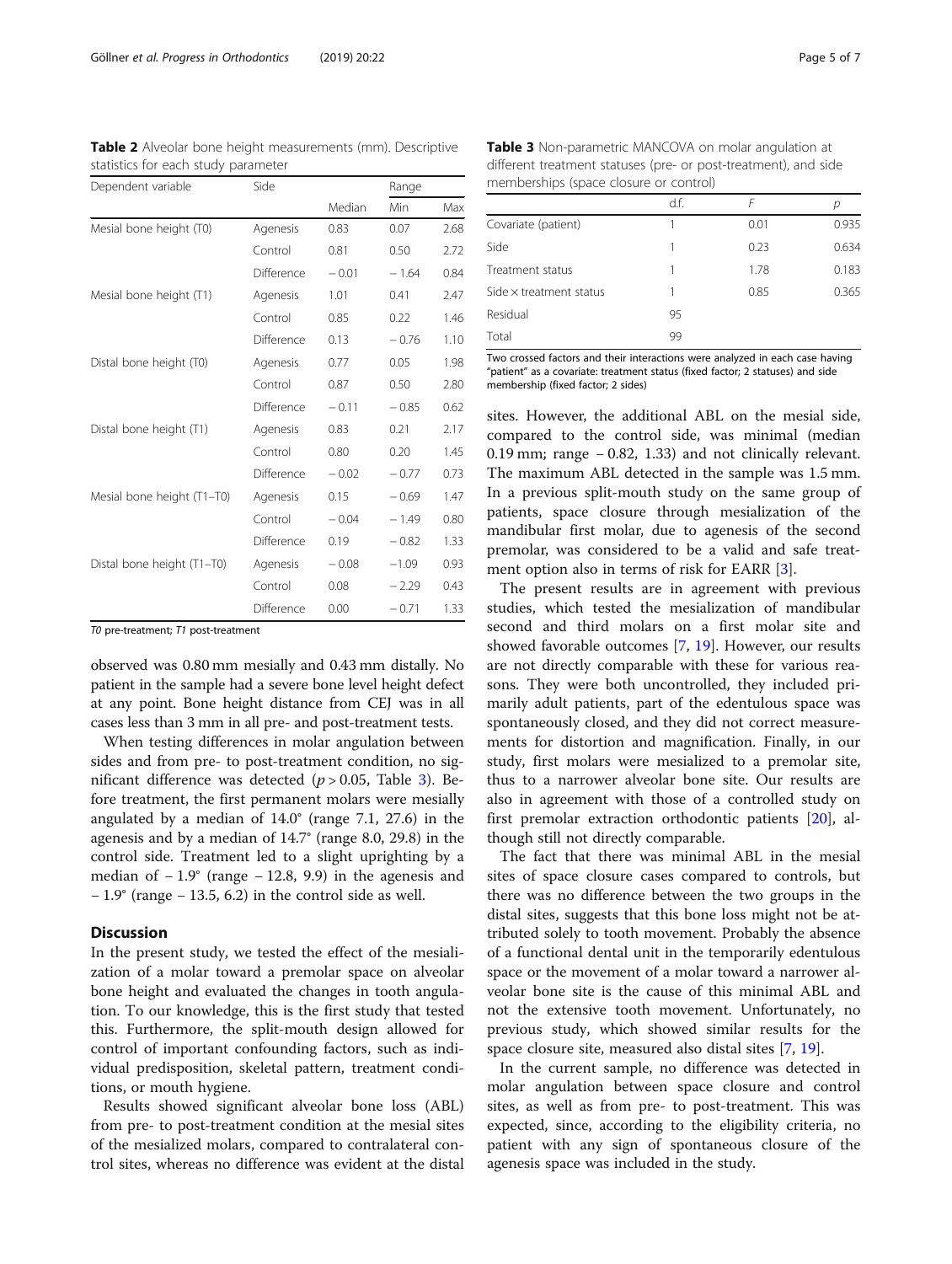The present study showed a median treatment duration of 2.6 years (range 1.1–4.9 years). This corresponds with the treatment time reported in the literature for extraction cases [\[21\]](#page-6-0), since extractions tend to increase treatment time compared to non-extraction cases [[21](#page-6-0)]. This is also the case for space closure in patients with mandibular premolar agenesis. However, in unilateral agenesis cases, segmented fixed appliances can reduce patient discomfort during the space closure phase. Nevertheless, patients should be informed accordingly prior to treatment start.

The present study suggests that space closure through the mesialization of permanent molars toward a premolar space is a valid treatment option that does not jeopardize the periodontium, although wide teeth are moved toward a place where narrower teeth were supposed to be present. Since the ABL risk proved to be minimal, as was also the case for EARR [[3\]](#page-6-0), and when considering the suboptimal long-term results of the alternative options [[4](#page-6-0), [5](#page-6-0)], orthodontic space closure might be the treatment of choice in such patients, especially in younger ages.

#### **Limitations**

Although a carry-across effect is always a potential limitation in split mouth studies [\[22\]](#page-6-0), a significant systemic effect that could contaminate the results of one side over the other is not expected in the present study for the main outcome tested, since space closure was performed using skeletal anchorage.

The fact that different skeletal anchorage means were used in this patient group might had caused different responses of the bone, due the different biomechanical approaches. However, any potential effect would not have been clinically relevant in this study, since bone height defects attributed to molar mesialization were minimal, in all cases tested. Furthermore, the primary strength of the study, which is the split-mouth design, accounted for this potential confounding factor.

The limitations of this study can be attributed mainly to its retrospective nature. Retrospective data collection might introduce selection and detection bias. To reduce selection bias, all patients who fulfilled the inclusion criteria were included in the study. To control for detection bias, strict blinding measures were applied and ABL measurements were performed by two examiners independently.

Another limitation could be that ABL was evaluated at panoramic radiographs, which are the routine radiographs performed in an orthodontic practice at present, although measurements were corrected for distortion and magnification. Several studies indicated a more valid measurement of ABL on periapical radiographs, but there is considerable agreement with those on panoramic radiographs [\[23](#page-6-0), [24\]](#page-6-0). Both these radiographs have the limitation of presenting a three dimensional structure in two dimensions. Thus, the alveolar bone width, which might be considered an important factor for the periodontal response when the space closure option is adopted, was not evaluated in the present study due to the 2D nature of the available data. Ideally, high-resolution cone-beam computed tomography scans would be preferable, but these were not justified in the present study population due to radiation protection issues [\[25\]](#page-6-0). Finally, potential changes in soft-tissues, such as gingival recessions, or long-term treatment effects could not be evaluated in this study. Thus, for a thorough evaluation of this condition, studies including clinical periodontal examination and intraoral scans before and after treatment would be required to evaluate hard and soft tissues in a three-dimensional manner.

The angulation measurement on panoramic radiographs is another limitation [\[26](#page-6-0)], although certain studies support this method if the patient positioning is proper [\[27](#page-6-0)]. In any case, the split-mouth design of our study accounts for these and other potential confounding factors.

#### Conclusions

The findings of the present split-mouth study that controlled for additional causative factors, suggest that mesial movement of first molars for second premolar space closure is indeed a risk factor for ABL. However, the observed amount of ABL, measured as bone height reduction, was minimal and not clinically relevant. Thus, this treatment can be considered safe in terms of ABL risk, especially when applied in young patients with mandibular permanent premolar agenesis.

However, to generalize these findings, other factors should also be considered during treatment planning, such as treatment alternatives, age, treatment duration, costs, risk for recessions, or other adverse effects related to alveolar bone width, orthodontic relapse, and occlusal aspects.

#### Abbreviations

ABL: Alveolar bone loss; CEJ: Cementoenamel junction; EARR: External apical root resorption

#### Acknowledgements

Not applicable

#### Funding

No funding was received.

#### Availability of data and materials

The datasets generated during and/or analyzed during the current study are available from the last author (NGk) on reasonable request.

#### Authors' contributions

NiGo, JW, and PG conducted retrospective sample selection and data generation and had a substantial contribution to the preparation of the manuscript. NGk supervised the study, coordinated the preparation of the manuscript, and performed the statistical analysis. All authors read and approved the final manuscript.